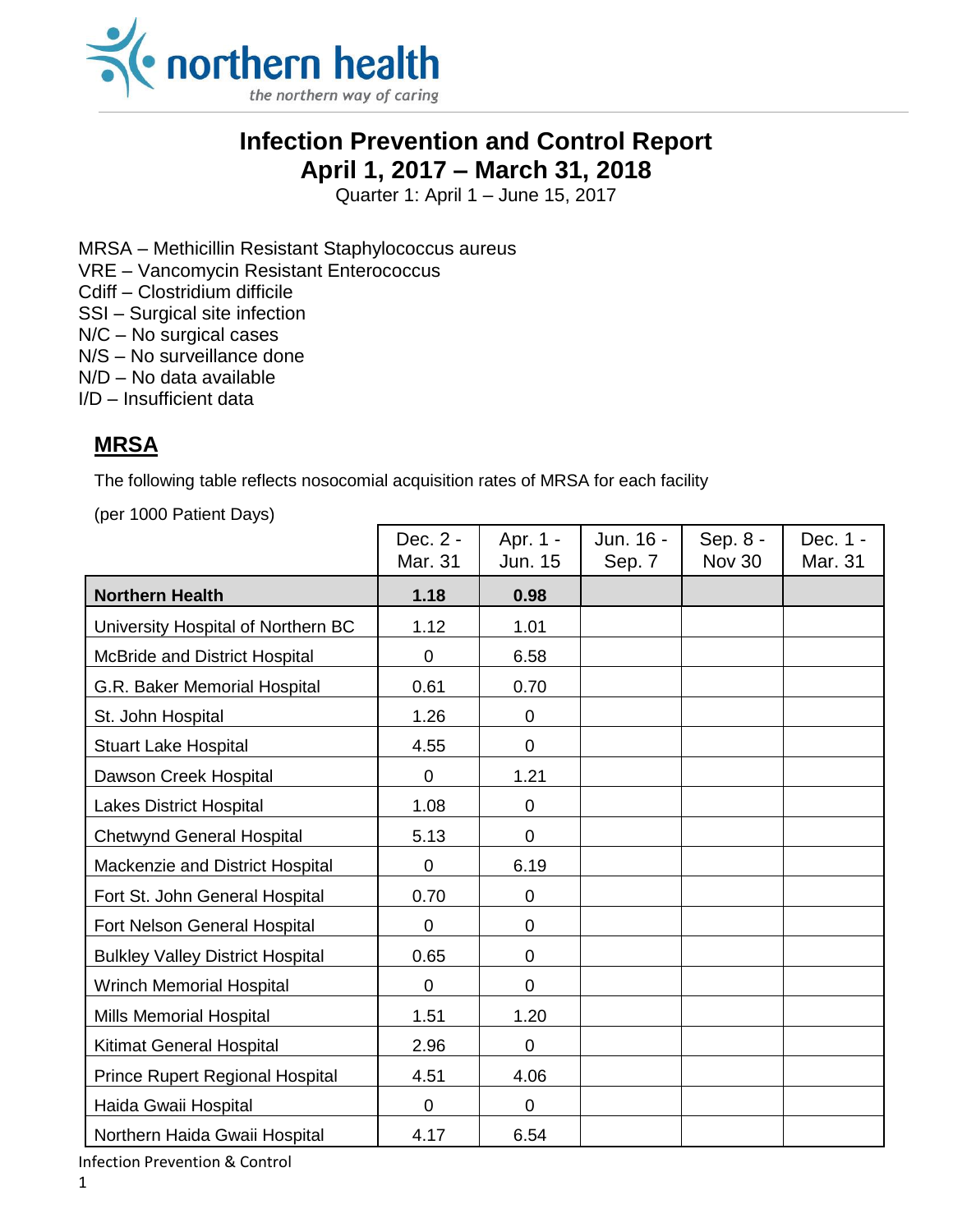# **VRE**

The following table reflects nosocomial acquisition rates of VRE for each facility

(per 1000 Patient Days)

|                                         | Dec. 2 -<br>Mar. 31 | Apr. 1 -<br><b>Jun. 15</b> | Jun. 16 -<br>Sep. 7 | Sep. 8 -<br><b>Nov 30</b> | Dec. 1 -<br>Mar. 31 |
|-----------------------------------------|---------------------|----------------------------|---------------------|---------------------------|---------------------|
| <b>Northern Health</b>                  | 2.89                | 2.03                       |                     |                           |                     |
| University Hospital of Northern BC      | 4.07                | 2.83                       |                     |                           |                     |
| <b>McBride and District Hospital</b>    | 0                   | 0                          |                     |                           |                     |
| G.R. Baker Memorial Hospital            | 1.83                | 2.10                       |                     |                           |                     |
| St. John Hospital                       | $\mathbf 0$         | 0                          |                     |                           |                     |
| <b>Stuart Lake Hospital</b>             | $\mathbf 0$         | $\mathbf 0$                |                     |                           |                     |
| Dawson Creek Hospital                   | 1.85                | 1.51                       |                     |                           |                     |
| <b>Lakes District Hospital</b>          | 2.15                | 0                          |                     |                           |                     |
| <b>Chetwynd General Hospital</b>        | 5.13                | 0                          |                     |                           |                     |
| Mackenzie and District Hospital         | 3.02                | 0                          |                     |                           |                     |
| Fort St. John General Hospital          | 1.86                | 1.79                       |                     |                           |                     |
| Fort Nelson General Hospital            | $\mathbf 0$         | $\mathbf 0$                |                     |                           |                     |
| <b>Bulkley Valley District Hospital</b> | 0.65                | 1.42                       |                     |                           |                     |
| <b>Wrinch Memorial Hospital</b>         | 2.67                | $\mathbf 0$                |                     |                           |                     |
| Mills Memorial Hospital                 | 3.52                | 1.20                       |                     |                           |                     |
| Kitimat General Hospital                | 2.22                | 0.78                       |                     |                           |                     |
| <b>Prince Rupert Regional Hospital</b>  | 2.26                | 3.55                       |                     |                           |                     |
| Haida Gwaii Hospital                    | 2.48                | 0                          |                     |                           |                     |
| Northern Haida Gwaii Hospital           | $\mathbf 0$         | 0                          |                     |                           |                     |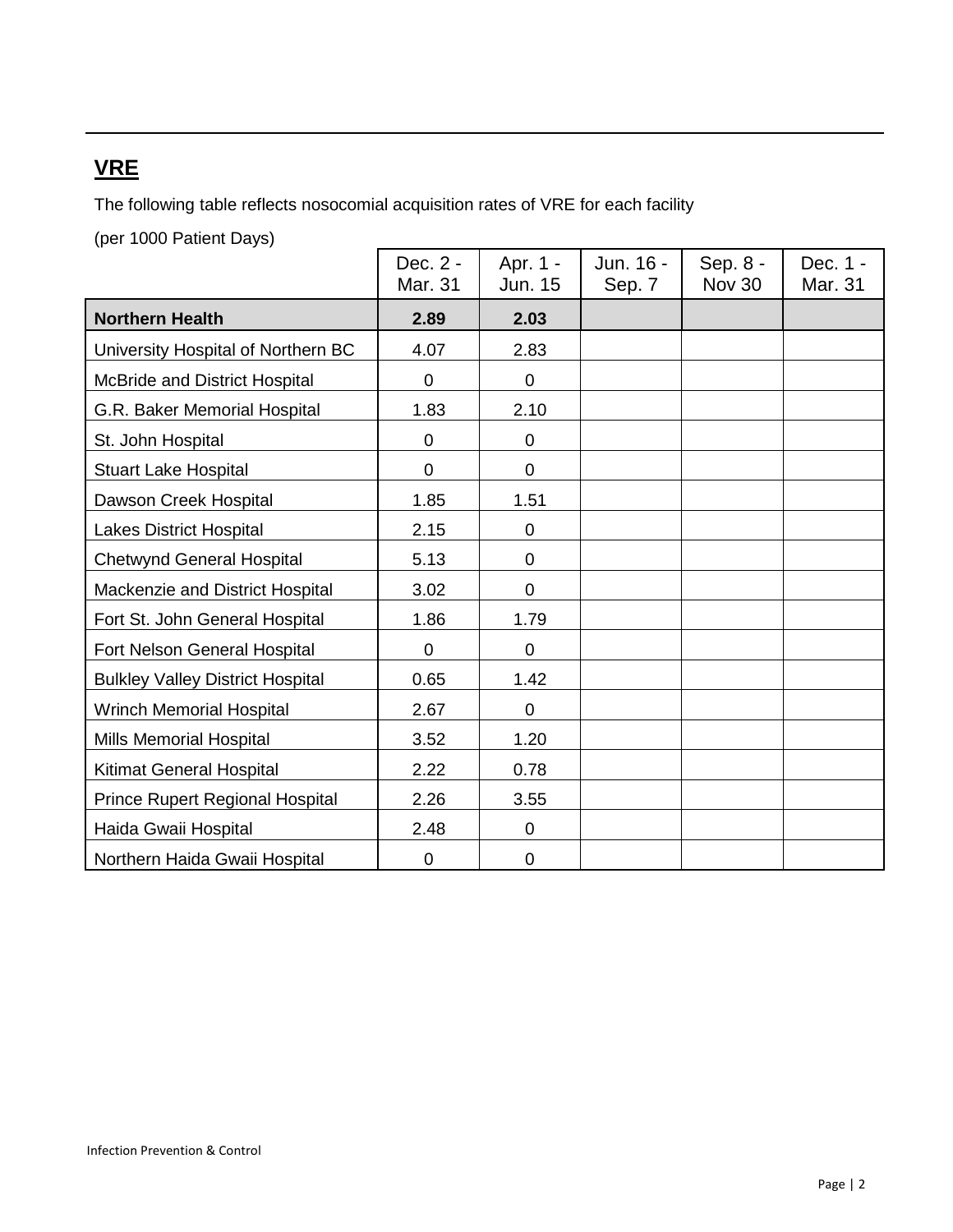# **Clostridium difficile**

The following table reflects nosocomial acquisition rates of Clostridium difficile for each facility

(per 1000 Patient Days)

|                                         | Dec. 2 -<br>Mar. 31 | Apr. 1 -<br>Jun. 15 | Jun. 16 -<br>Sep. 7 | Sep. 8 -<br>Nov 30 | Dec. 1 -<br>Mar. 31 |
|-----------------------------------------|---------------------|---------------------|---------------------|--------------------|---------------------|
| <b>Northern Health</b>                  | 0.36                | 0.38                |                     |                    |                     |
| University Hospital of Northern BC      | 0.48                | 0.48                |                     |                    |                     |
| McBride and District Hospital           | 0                   | $\mathbf 0$         |                     |                    |                     |
| G.R. Baker Memorial Hospital            | 0                   | 0.70                |                     |                    |                     |
| St. John Hospital                       | 0.63                | 0                   |                     |                    |                     |
| Stuart Lake Hospital                    | $\mathbf 0$         | $\mathbf 0$         |                     |                    |                     |
| Dawson Creek Hospital                   | $\mathbf 0$         | 0                   |                     |                    |                     |
| <b>Lakes District Hospital</b>          | 1.08                | 0                   |                     |                    |                     |
| <b>Chetwynd General Hospital</b>        | 0                   | 0                   |                     |                    |                     |
| Mackenzie and District Hospital         | $\overline{0}$      | 0                   |                     |                    |                     |
| Fort St. John General Hospital          | 0.46                | 0.77                |                     |                    |                     |
| Fort Nelson General Hospital            | $\mathbf 0$         | $\mathbf 0$         |                     |                    |                     |
| <b>Bulkley Valley District Hospital</b> | 0                   | 0                   |                     |                    |                     |
| <b>Wrinch Memorial Hospital</b>         | 0                   | 0                   |                     |                    |                     |
| Mills Memorial Hospital                 | $\overline{0}$      | 0                   |                     |                    |                     |
| Kitimat General Hospital                | 1.48                | 0                   |                     |                    |                     |
| <b>Prince Rupert Regional Hospital</b>  | 0.45                | 0.51                |                     |                    |                     |
| Haida Gwaii Hospital                    | 0                   | 2.03                |                     |                    |                     |
| Northern Haida Gwaii Hospital           | 0                   | 0                   |                     |                    |                     |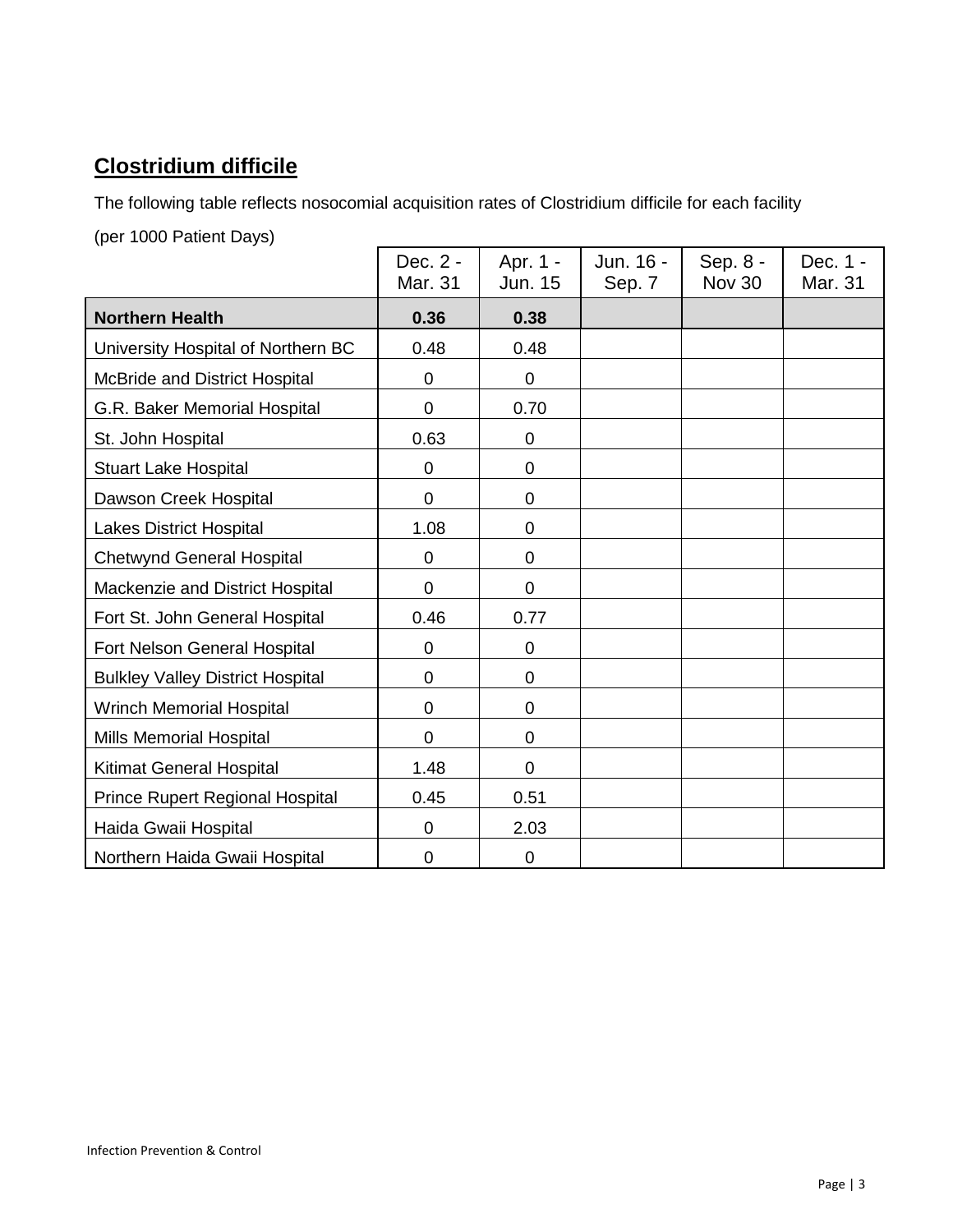# **Hand Hygiene Compliance**

(per facility – stated as a percent)

I/D - Insufficient Data - Minimum requirement of 200 observations not met

Blank - No data collected

|                                         | Dec. 2 -<br>Mar. 31 | Apr. 1 -<br>Jun. 15 | Jun. 16 -<br>Sep. 7 | Sep. 8 -<br><b>Nov 30</b> | Dec. 1 -<br>Mar. 31 |
|-----------------------------------------|---------------------|---------------------|---------------------|---------------------------|---------------------|
| <b>Northern Health</b>                  | 77                  | 80                  |                     |                           |                     |
| University Hospital of Northern BC      | 71                  | 77                  |                     |                           |                     |
| McBride and District Hospital           | I/D                 | I/D                 |                     |                           |                     |
| G.R. Baker Memorial Hospital            | 69                  | I/D                 |                     |                           |                     |
| St. John Hospital                       | I/D                 | I/D                 |                     |                           |                     |
| <b>Stuart Lake Hospital</b>             | I/D                 | I/D                 |                     |                           |                     |
| Dawson Creek Hospital                   | I/D                 | I/D                 |                     |                           |                     |
| <b>Lakes District Hospital</b>          |                     |                     |                     |                           |                     |
| <b>Chetwynd General Hospital</b>        | I/D                 | I/D                 |                     |                           |                     |
| Mackenzie and District Hospital         |                     |                     |                     |                           |                     |
| Fort St. John General Hospital          | 80                  | 80                  |                     |                           |                     |
| Fort Nelson General Hospital            | 87                  | 87                  |                     |                           |                     |
| <b>Bulkley Valley District Hospital</b> | 78                  | I/D                 |                     |                           |                     |
| <b>Wrinch Memorial Hospital</b>         | I/D                 | I/D                 |                     |                           |                     |
| Mills Memorial Hospital                 | 82                  | I/D                 |                     |                           |                     |
| <b>Kitimat General Hospital</b>         | 81                  | 82                  |                     |                           |                     |
| Prince Rupert Regional Hospital         | 81                  | I/D                 |                     |                           |                     |
| Queen Charlotte Islands Hospital        | I/D                 | 83                  |                     |                           |                     |
| Northern Haida Gwaii Hospital           | 83                  | 94                  |                     |                           |                     |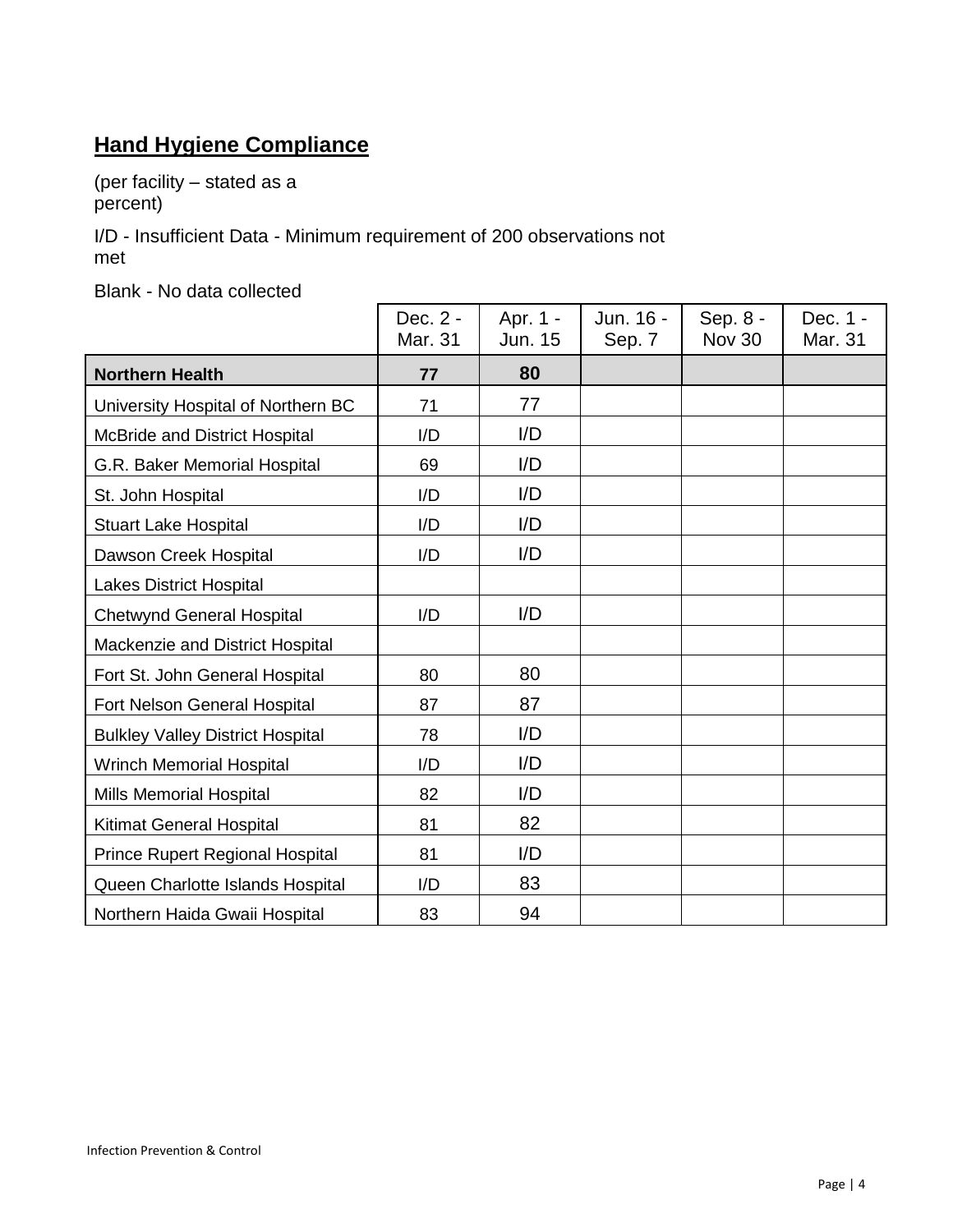## **Hand Hygiene Compliance per HSDA**

(stated as a percent)

|                        | Dec. 2 -<br>Mar. 31 | Apr. 1 -<br>Jun. 15 | Jun. 16 -<br>Sep. 7 | Sep. $8 -$<br>Nov 30 | Dec. 1 -<br>Mar. 31 |
|------------------------|---------------------|---------------------|---------------------|----------------------|---------------------|
| Northern Interior HSDA | 72                  | 79                  |                     |                      |                     |
| <b>Northeast HSDA</b>  | 82                  | 81                  |                     |                      |                     |
| <b>Northwest HSDA</b>  | 81                  | 83                  |                     |                      |                     |

## **Hand Hygiene Compliance per Healthcare Provider**

(stated as a percent)

|                                  | Dec. 2 -<br>Mar. 31 | Apr. 1 -<br>Jun. 15 | Jun. 16 -<br>Sep. 7 | Sep. 8 -<br>Nov 30 | Dec. 1 -<br>Mar. 31 |
|----------------------------------|---------------------|---------------------|---------------------|--------------------|---------------------|
| <b>Nursing Staff</b>             | 80                  | 85                  |                     |                    |                     |
| Physicians                       | 67                  | 68                  |                     |                    |                     |
| <b>Clinical Support Services</b> | 78                  | 82                  |                     |                    |                     |
| Other                            | 72                  | 75                  |                     |                    |                     |

# **Hand Hygiene Compliance Before and After Patient Contact**

(stated as a percent)

|                               | Dec. 2 -<br>Mar. 31 | Apr. 1 -<br>Jun. 15 | Jun. 16 -<br>Sep. 7 | Sep. 8 -<br>Nov 30 | Dec. 1 -<br>Mar. 31 |
|-------------------------------|---------------------|---------------------|---------------------|--------------------|---------------------|
| <b>Before Patient Contact</b> | 68<br>(1697/2480)   | 72<br>(1214/1691)   |                     |                    |                     |
| <b>After Patient Contact</b>  | 84<br>(2281/2707)   | 88<br>(1726/1962)   |                     |                    |                     |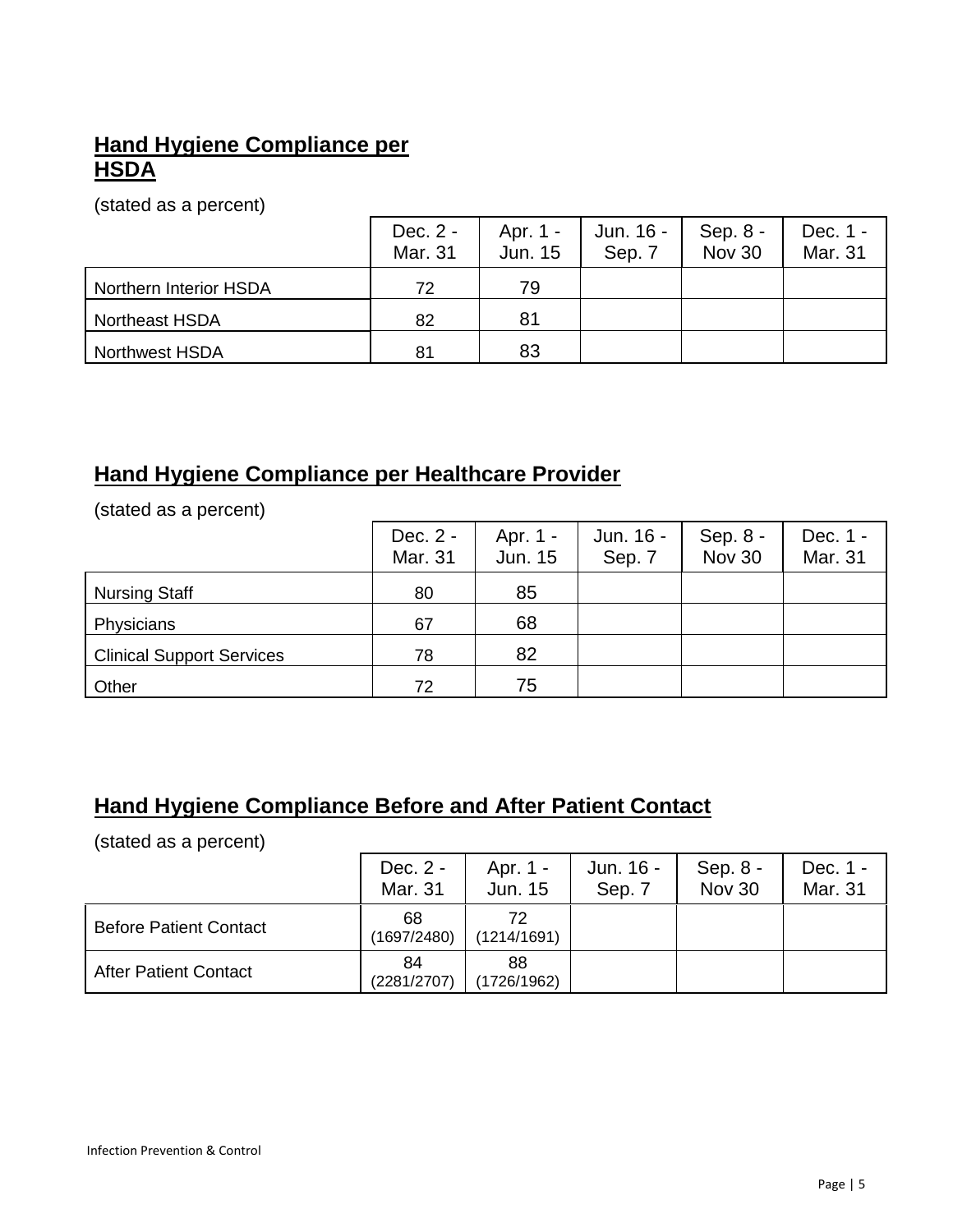# **Surgical Site Surveillance**

## **University Hospital of Northern BC**

#### **Surgical Site Infection Rates**

Numerator - Total number of infections

Denominator - Total number of surgeries performed

|                                 | Apr. 1 -<br>Jun. 15 | Jun. 16 -<br>Sep. 7 | Sep. 8 -<br><b>Nov 30</b> | Dec. 1 -<br>Mar. 31 |
|---------------------------------|---------------------|---------------------|---------------------------|---------------------|
| <b>Total Primary Hips</b>       | 1/50                |                     |                           |                     |
| <b>Total Primary Knees</b>      | 0/109               |                     |                           |                     |
| <b>Cesarean Sections</b>        | 1/84                |                     |                           |                     |
| <b>Abdominal Hysterectomies</b> | 0/9                 |                     |                           |                     |
| <b>Bowel Resections</b>         | 0/2                 |                     |                           |                     |

|                            | Apr. 1 -<br>Jun. 15 | Jun. 16 -<br>Sep. 7 | Sep. 8 -<br><b>Nov 30</b> | Dec. 1 -<br>Mar. 31 |
|----------------------------|---------------------|---------------------|---------------------------|---------------------|
| <b>Total Primary Hips</b>  | 100                 |                     |                           |                     |
| <b>Total Primary Knees</b> | 98                  |                     |                           |                     |
| <b>Cesarean Sections</b>   | 79                  |                     |                           |                     |
| Abdominal Hysterectomies   | 100                 |                     |                           |                     |
| <b>Bowel Resections</b>    | 100                 |                     |                           |                     |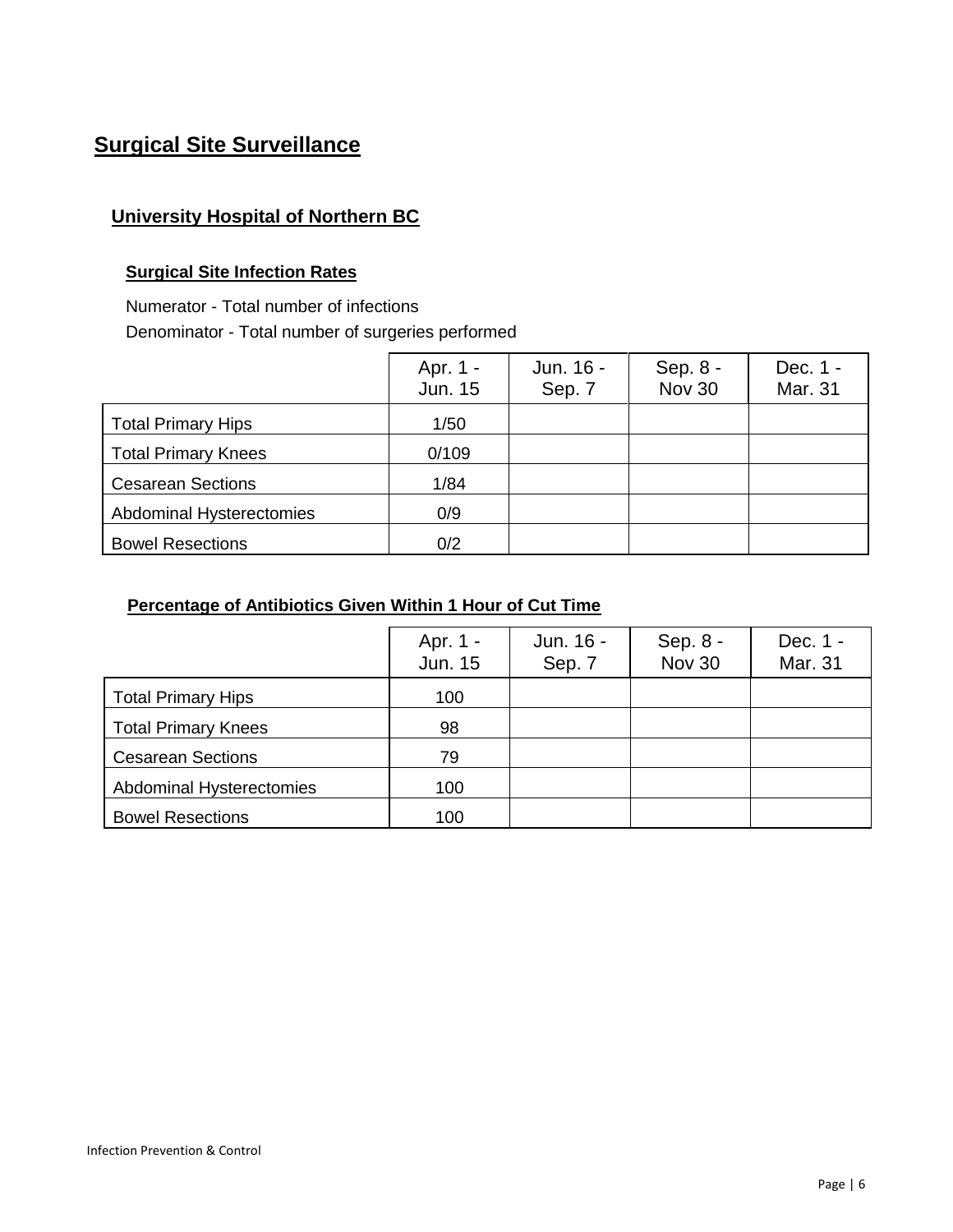## **G.R. Baker Memorial Hospital**

#### **Surgical Site Infection Rates**

Numerator - Total number of infections

Denominator - Total number of surgeries performed

|                                 | Apr. 1 -<br>Jun. 15 | Jun. 16 -<br>Sep. 7 | Sep. $8 -$<br><b>Nov 30</b> | Dec. 1 -<br>Mar. 31 |
|---------------------------------|---------------------|---------------------|-----------------------------|---------------------|
| <b>Cesarean Sections</b>        | 1/16                |                     |                             |                     |
| <b>Abdominal Hysterectomies</b> | N/C                 |                     |                             |                     |
| <b>Bowel Resections</b>         | 0/8                 |                     |                             |                     |

#### **Percentage of Antibiotics Given Within 1 Hour of Cut Time**

|                          | Apr. 1 -<br><b>Jun. 15</b> | Jun. 16 -<br>Sep. 7 | Sep. 8 -<br><b>Nov 30</b> | Dec. 1 -<br>Mar. 31 |
|--------------------------|----------------------------|---------------------|---------------------------|---------------------|
| <b>Cesarean Sections</b> | 75                         |                     |                           |                     |
| Abdominal Hysterectomies | N/C                        |                     |                           |                     |
| <b>Bowel Resections</b>  | 75                         |                     |                           |                     |

## **St. John Hospital**

#### **Surgical Site Infection Rates**

Numerator - Total number of infections

Denominator - Total number of surgeries performed

|                          | Apr. 1 - | Jun. 16 - | Sep. $8 -$    | Dec. 1 - |
|--------------------------|----------|-----------|---------------|----------|
|                          | Jun. 15  | Sep.      | <b>Nov 30</b> | Mar. 31  |
| <b>Cesarean Sections</b> | 0/8      |           |               |          |

|                          | Apr. 1 - | Jun. 16 - | Sep. 8 -      | Dec. 1  |
|--------------------------|----------|-----------|---------------|---------|
|                          | Jun. 15  | Sep.      | <b>Nov 30</b> | Mar. 31 |
| <b>Cesarean Sections</b> | 25       |           |               |         |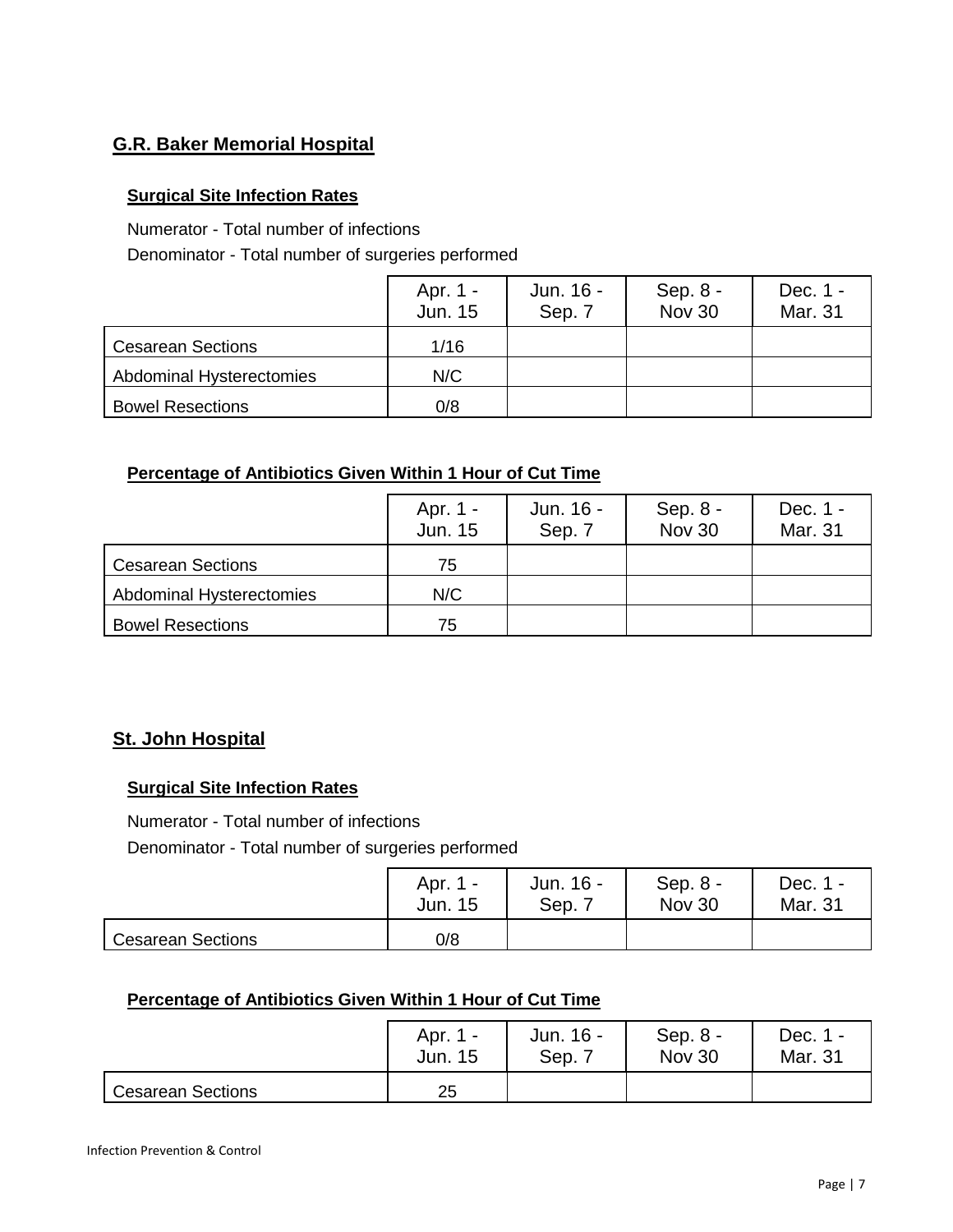## **Dawson Creek Hospital**

#### **Surgical Site Infection Rates**

Numerator - Total number of infections

Denominator - Total number of surgeries performed

|                            | Apr. 1 -<br>Jun. 15 | Jun. 16 -<br>Sep. 7 | Sep. 8 -<br><b>Nov 30</b> | Dec. 1 -<br>Mar. 31 |
|----------------------------|---------------------|---------------------|---------------------------|---------------------|
| <b>Total Primary Hips</b>  | 0/8                 |                     |                           |                     |
| <b>Total Primary Knees</b> | 2/23                |                     |                           |                     |
| <b>Cesarean Sections</b>   | 1/16                |                     |                           |                     |
| Abdominal Hysterectomies   | 0/4                 |                     |                           |                     |
| <b>Bowel Resections</b>    | 0/2                 |                     |                           |                     |

#### **Percentage of Antibiotics Given Within 1 Hour of Cut Time**

|                            | Apr. 1 -<br>Jun. 15 | Jun. 16 -<br>Sep. 7 | Sep. 8 -<br><b>Nov 30</b> | Dec. 1 -<br>Mar. 31 |
|----------------------------|---------------------|---------------------|---------------------------|---------------------|
| <b>Total Primary Hips</b>  | 88                  |                     |                           |                     |
| <b>Total Primary Knees</b> | 87                  |                     |                           |                     |
| <b>Cesarean Sections</b>   | 100                 |                     |                           |                     |
| Abdominal Hysterectomies   | 100                 |                     |                           |                     |
| <b>Bowel Resections</b>    | 100                 |                     |                           |                     |

## **Fort St. John General Hospital**

#### **Surgical Site Infection Rates**

 Numerator - Total number of infections Denominator - Total number of surgeries performed

|                          | Apr. 1 -<br>Jun. 15 | Jun. 16 -<br>Sep. 7 | Sep. 8 -<br><b>Nov 30</b> | Dec. 1 -<br>Mar. 31 |
|--------------------------|---------------------|---------------------|---------------------------|---------------------|
| <b>Cesarean Sections</b> | 0/25                |                     |                           |                     |
| Abdominal Hysterectomies | 0/10                |                     |                           |                     |
| <b>Bowel Resections</b>  | 0/3                 |                     |                           |                     |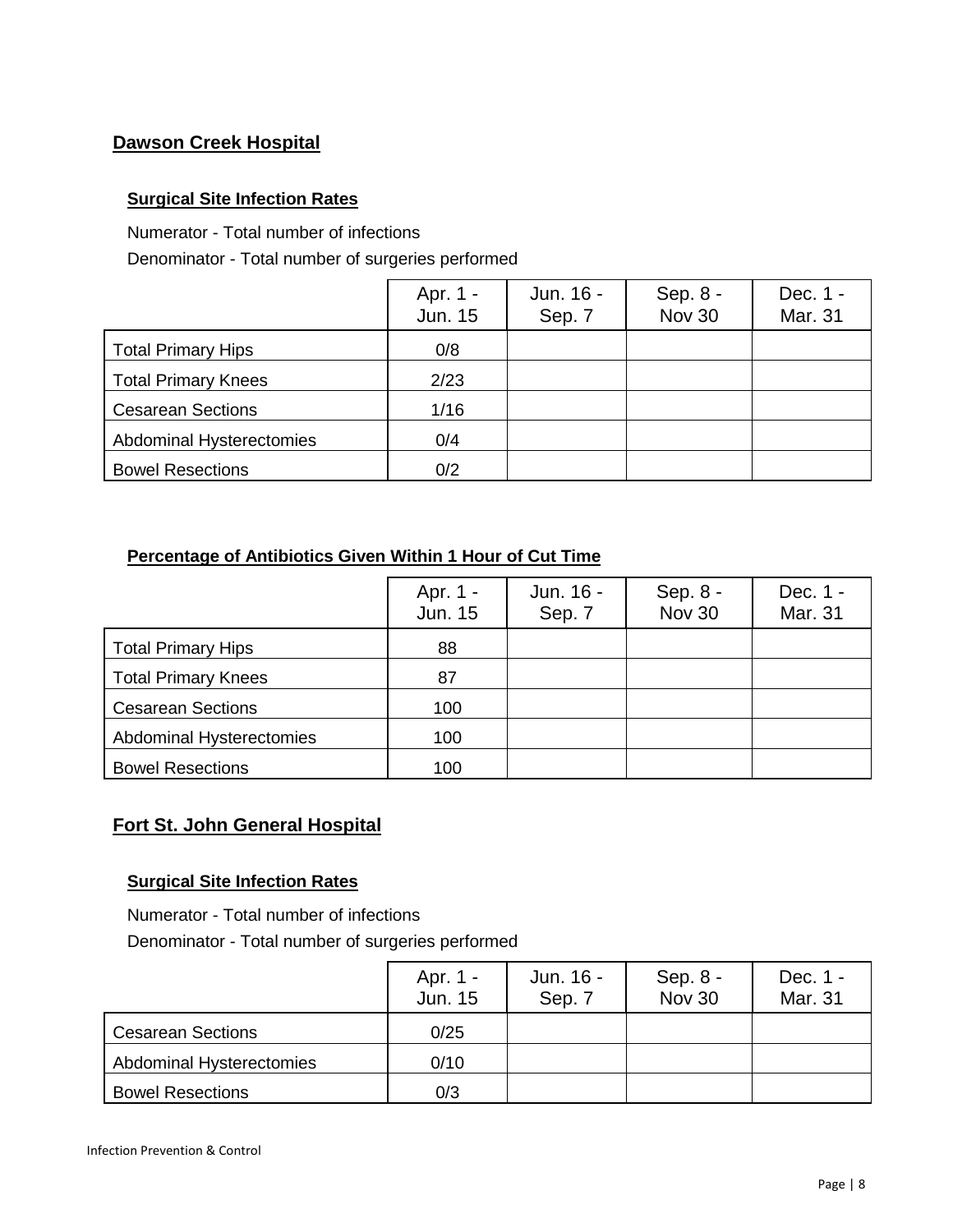### **Percentage of Antibiotics Given Within 1 Hour of Cut Time**

|                          | Apr. 1 -<br>Jun. 15 | Jun. 16 -<br>Sep. 7 | Sep. 8 -<br>Nov 30 | Dec. 1 -<br>Mar. 31 |
|--------------------------|---------------------|---------------------|--------------------|---------------------|
| <b>Cesarean Sections</b> | 92                  |                     |                    |                     |
| Abdominal Hysterectomies | 100                 |                     |                    |                     |
| <b>Bowel Resections</b>  | 67                  |                     |                    |                     |

## **Bulkley Valley District Hospital**

#### **Surgical Site Infection Rates**

 Numerator - Total number of infections Denominator - Total number of surgeries performed

|                          | Apr. 1 - | Jun. 16 - | Sep. $8 -$    | Dec. 1 - |
|--------------------------|----------|-----------|---------------|----------|
|                          | Jun. 15  | Sep.      | <b>Nov 30</b> | Mar. 31  |
| <b>Cesarean Sections</b> | 0/7      |           |               |          |

#### **Percentage of Antibiotics Given Within 1 Hour of Cut Time**

|                          | Apr. 1 - | Jun. 16 - | Sep. $8 -$    | Dec. 1 - |
|--------------------------|----------|-----------|---------------|----------|
|                          | Jun. 15  | Sep. 7    | <b>Nov 30</b> | Mar. 31  |
| <b>Cesarean Sections</b> | 100      |           |               |          |

## **Mills Memorial Hospital**

#### **Surgical Site Infection Rates**

Numerator - Total number of infections

Denominator - Total number of surgeries performed

|                          | Apr. 1 -<br>Jun. 15 | Jun. 16 -<br>Sep. 7 | Sep. $8 -$<br><b>Nov 30</b> | Dec. 1 -<br>Mar. 31 |
|--------------------------|---------------------|---------------------|-----------------------------|---------------------|
| <b>Cesarean Sections</b> | 1/9                 |                     |                             |                     |
| <b>Bowel Resections</b>  | N/C                 |                     |                             |                     |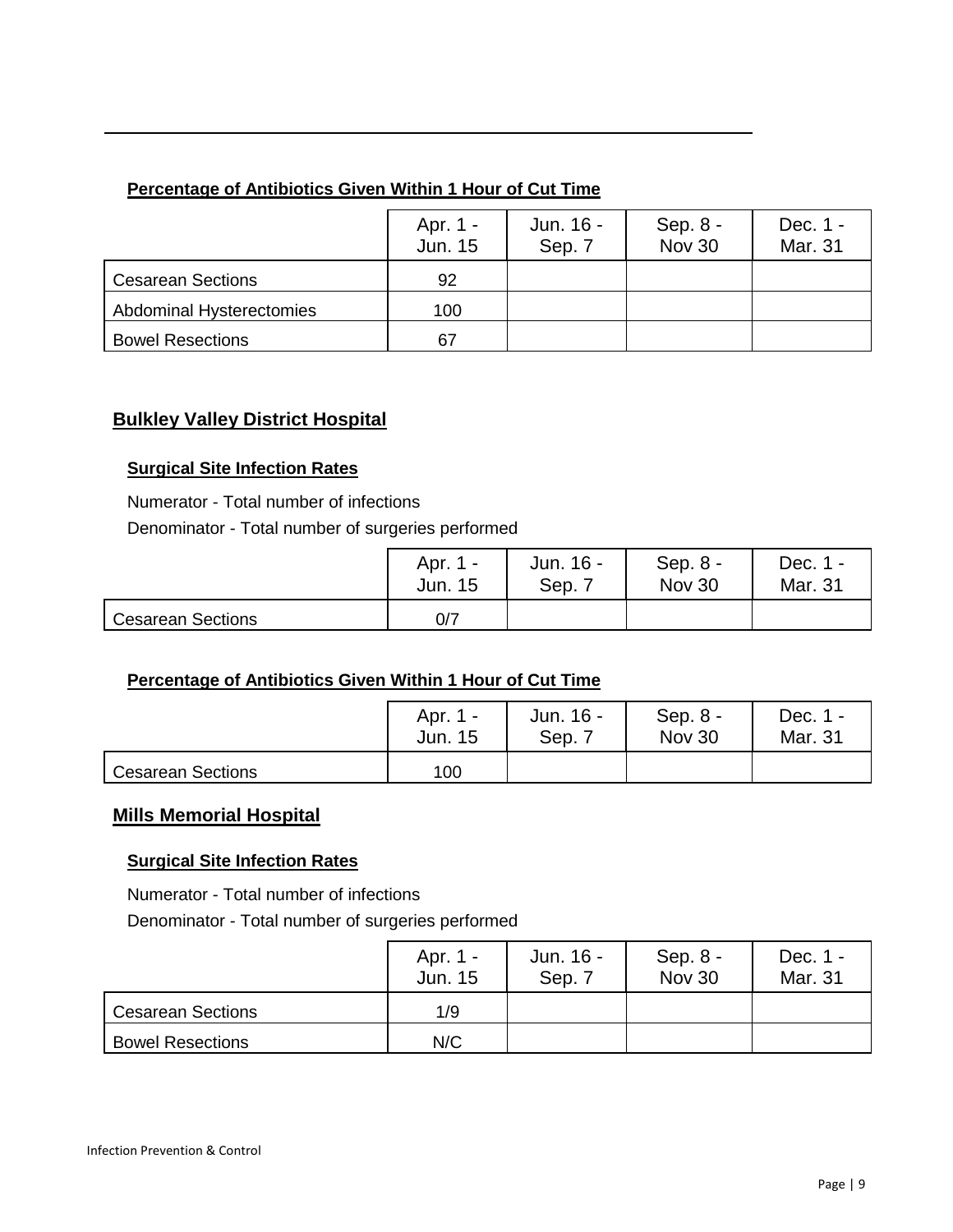### **Percentage of Antibiotics Given Within 1 Hour of Cut Time**

|                          | Apr. 1 -<br>Jun. 15 | Jun. 16 -<br>Sep. 7 | Sep. 8 -<br><b>Nov 30</b> | Dec. 1 -<br>Mar. 31 |
|--------------------------|---------------------|---------------------|---------------------------|---------------------|
| <b>Cesarean Sections</b> | 100                 |                     |                           |                     |
| <b>Bowel Resections</b>  | N/C                 |                     |                           |                     |

## **Kitimat General Hospital**

#### **Surgical Site Infection Rates**

Numerator - Total number of infections

Denominator - Total number of surgeries performed

|                            | Apr. 1 -<br>Jun. 15 | Jun. 16 -<br>Sep. 7 | Sep. $8 -$<br>Nov 30 | Dec. 1 -<br>Mar. 31 |
|----------------------------|---------------------|---------------------|----------------------|---------------------|
| <b>Total Primary Hips</b>  | 0/5                 |                     |                      |                     |
| <b>Total Primary Knees</b> | 0/10                |                     |                      |                     |
| <b>Cesarean Sections</b>   | 0/2                 |                     |                      |                     |

|                            | Apr. 1 -<br>Jun. 15 | Jun. 16 -<br>Sep. 7 | Sep. $8 -$<br><b>Nov 30</b> | Dec. 1 -<br>Mar. 31 |
|----------------------------|---------------------|---------------------|-----------------------------|---------------------|
| <b>Total Primary Hips</b>  | 100                 |                     |                             |                     |
| <b>Total Primary Knees</b> | 100                 |                     |                             |                     |
| <b>Cesarean Sections</b>   | 100                 |                     |                             |                     |